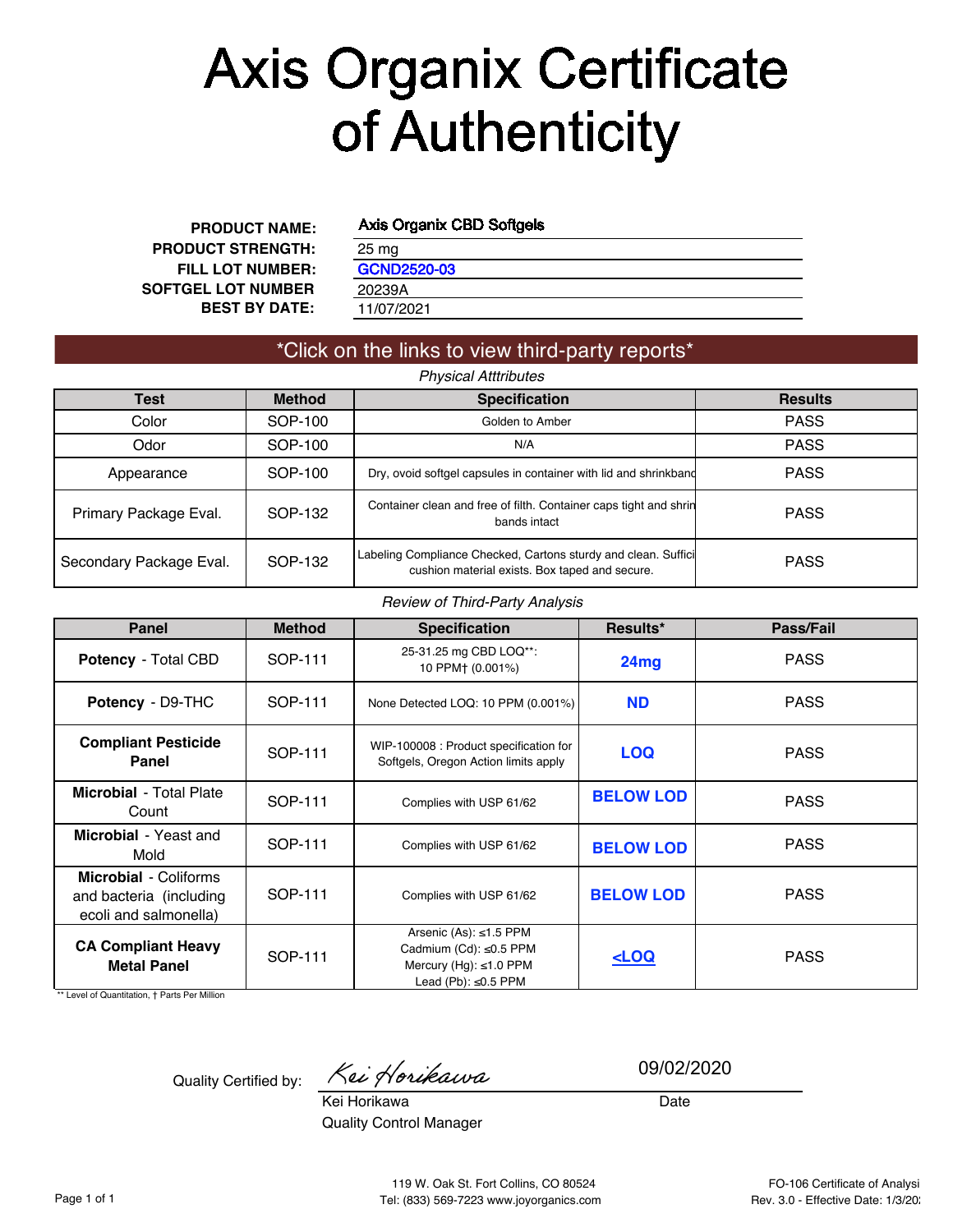## <span id="page-1-0"></span>Softgel 25mg **Carry Cell Control** Certificate of Analysis

https://portal.a2la.org/scopepdf/4961-01.pdf



Lot# GCND2520-03

| Sample Handling                                         |                                                                |                   |                    |          |               |                    | capsule                                                  |
|---------------------------------------------------------|----------------------------------------------------------------|-------------------|--------------------|----------|---------------|--------------------|----------------------------------------------------------|
| test ID<br>type capsule<br>lab ID 0FW40<br>unit capsule | sample wt 16.1 g<br>sample date 6/29/2020<br>unit weight 0.7 g | order 7680        |                    |          |               |                    |                                                          |
| Methods                                                 | method                                                         | equipment         |                    |          |               |                    |                                                          |
| weights                                                 | MSP-7.3.1.3                                                    | AUX120.1          |                    |          |               |                    |                                                          |
| potency                                                 | MSP-7.5.1.5                                                    | LC-2030           |                    |          |               |                    |                                                          |
| terpenes                                                | MSP-7.5.1.7 QP2020/HS20                                        |                   |                    |          |               |                    |                                                          |
| pesticides                                              | MSP-7.5.1.8                                                    | LC-8060           |                    |          |               |                    |                                                          |
| mycotoxins                                              | MSP-7.5.1.8                                                    | LC-8060           |                    |          |               |                    |                                                          |
| microbial                                               | MSP-7.5.1.9                                                    | <b>Hardy Diag</b> |                    |          |               |                    |                                                          |
| solvents                                                | MSP-7.5.1.6 QP2020/HS20                                        |                   |                    |          |               |                    |                                                          |
| metals                                                  | MSP-7.5.1.1                                                    | <b>ICPMS2030</b>  |                    |          |               |                    |                                                          |
| Potency                                                 | per                                                            | capsule           | estimated<br>error | Terpenes | $\frac{0}{0}$ | estimated<br>error | estimated<br>estimated<br>$\%$<br>$\%$<br>error<br>error |

| terpenes |                           |  |
|----------|---------------------------|--|
|          | not tested / not required |  |

| solvents                                           | MSP-7.5.1.6 QP2020/HS20    |                  |                 |                    |
|----------------------------------------------------|----------------------------|------------------|-----------------|--------------------|
| metals                                             | MSP-7.5.1.1                | <b>ICPMS2030</b> |                 |                    |
|                                                    |                            |                  |                 |                    |
| Potency                                            | per                        | capsule          |                 | estimated<br>error |
| tetrahydrocannabolic acid (THCa)                   |                            | .03%             | 0 <sub>mg</sub> | $\pm 0.02$ mg      |
| $\Delta^9$ -tetrahydrocannabinol ( $\Delta^9$ THC) |                            | 0%               | 0 <sub>mg</sub> | $\pm 0.01$ ma      |
| $\Delta^8$ -tetrahydrocannabinol ( $\Delta^8$ THC) |                            | 0%               | 0 <sub>mg</sub> | $\pm 0.01$ mg      |
| tetrahydrocannabivarin (THCv)                      |                            | 0%               | 0 <sub>mg</sub> | $\pm 0.01$ mg      |
|                                                    | cannabidiolic acid (CBDa)  | .04%             | 0 <sub>mg</sub> | $\pm 0.02$ ma      |
|                                                    | cannabidiol (CBD)          | 3.59%            | 24 mg           | $± 0.13$ mg        |
|                                                    | cannabidivarin (CBDv)      | .04%             | 0 <sub>mg</sub> | $± 0.02$ mq        |
|                                                    | cannabigerolic acid (CBGa) | 0%               | 0 <sub>mg</sub> | $\pm 0.01$ mg      |
|                                                    | cannabigerol (CBG)         | $0\%$            | 0 <sub>mg</sub> | $\pm 0.01$ mg      |
|                                                    | cannabinol (CBN)           | 0%               | 0 <sub>mg</sub> | $\pm 0.01$ mg      |
|                                                    | cannabichromene (CBC)      | 0%               | 0 ma            | $\pm 0.01$ mg      |

| Solvents                                                   | MT limit  |                           | 0FW40<br>LOQ | Pesticides (MT)                                                              | MT limit      | 0FW40      | LOQ          | Pesticides (other) | 0FW40      | LOQ       |
|------------------------------------------------------------|-----------|---------------------------|--------------|------------------------------------------------------------------------------|---------------|------------|--------------|--------------------|------------|-----------|
|                                                            |           |                           |              | abamectin                                                                    |               | $0.00$ ppm | $<$ 10ppb    | acephate           | $0.00$ ppm | $<$ 10ppb |
|                                                            |           |                           |              | acequinocyl                                                                  |               | $0.00$ ppm | $<$ 10ppb    | acetamiprid        | $0.00$ ppm | $<$ 10ppb |
|                                                            |           |                           |              | bifenazate                                                                   |               | $0.00$ ppm | $<$ 10ppb    | aldicarb           | $0.00$ ppm | $<$ 10ppb |
| solvents                                                   |           |                           |              | bifenthrin                                                                   |               | $0.00$ ppm | $<$ 10ppb    | azoxystrobin       | 0.00 ppm   | $<$ 10ppb |
|                                                            |           | not tested / not required |              | chlormequat cl.                                                              |               | $0.00$ ppm | $<$ 10ppb    | boscalid           | $0.00$ ppm | $<$ 10ppb |
|                                                            |           |                           |              | cyfluthrin                                                                   |               | $0.00$ ppm | $<$ 80ppb    | carbaryl           | $0.00$ ppm | $<$ 10ppb |
|                                                            |           |                           |              | diaminozide                                                                  |               | 0.00 ppm   | $<$ 10ppb    | carbofuran         | 0.00 ppm   | $<$ 10ppb |
|                                                            |           |                           |              | etoxazole                                                                    |               | $0.00$ ppm | $<$ 10ppb    | chloantraniliprole | $0.00$ ppm | $<$ 10ppb |
|                                                            |           |                           |              | fenoxycarb                                                                   |               | $0.00$ ppm | $<$ 10ppb    | chlorpyrifos       | $0.00$ ppm | $<$ 10ppb |
|                                                            |           |                           |              | imazalil                                                                     |               | $0.00$ ppm | $<$ 10ppb    | clofentezine       | $0.00$ ppm | $<$ 10ppb |
|                                                            |           |                           |              | imidacloprid                                                                 |               | 0.00 ppm   | $<$ 10ppb    | cypermethrin       | 0.00 ppm   | $<$ 10ppb |
|                                                            |           |                           |              | myclobutanil                                                                 |               | $0.00$ ppm | $<$ 10ppb    | diazinon           | $0.00$ ppm | $<$ 10ppb |
|                                                            |           |                           |              | paclobutrazol                                                                |               | $0.00$ ppm | $<$ 10ppb    | dichlorvos         | 0.00 ppm   | $<$ 10ppb |
|                                                            |           |                           |              | pyrethrins                                                                   |               | $0.00$ ppm | $<$ 10ppb    | dimethoate         | 0.00 ppm   | $<$ 10ppb |
|                                                            |           |                           |              | spinosad                                                                     |               | $0.00$ ppm | $<$ 10ppb    | etofenprox         | $0.00$ ppm | $<$ 10ppb |
|                                                            |           |                           |              | spiromesifen                                                                 |               | $0.00$ ppm | $<$ 10ppb    | fenpyroximate      | 0.00 ppm   | $<$ 10ppb |
| <b>Toxic Metals</b>                                        |           |                           |              | spirotetramat                                                                |               | $0.00$ ppm | $<$ 10ppb    | fipronil           | $0.00$ ppm | $<$ 10ppb |
|                                                            | MT limit  | 0FW40                     | LOQ          | trifloxystrobin                                                              |               | $0.00$ ppm | $<$ 10ppb    | flonicamid         | 0.00 ppm   | $<$ 10ppb |
| arsenic                                                    | 2 ppm     | $0.0$ ppm                 | $<$ 10 $ppb$ |                                                                              |               |            |              | fludioxonil        | $0.00$ ppm | $<$ 10ppb |
| cadmium                                                    | 4.1 ppm   | $0.0$ ppm                 | $<$ 10 $ppb$ |                                                                              |               |            |              | hexythiazox        | $0.00$ ppm | $<$ 10ppb |
| lead                                                       | $1.2$ ppm | $0.0$ ppm                 | $<$ 10 $ppb$ | Microbial                                                                    | MT limit      | 0FW40      | LOQ          | kresoxym-methyl    | 0.00 ppm   | $<$ 10ppb |
| mercury                                                    | $0.4$ ppm | $0.0$ ppm                 | $<$ 10 $ppb$ | E. coli                                                                      | 10 CFU        | 0 CFU      | $<$ 10 CFU/q | malathion          | $0.00$ ppm | $<$ 10ppb |
|                                                            |           |                           |              | Salmonella sp.                                                               | 10 CFU        | 0 CFU      | $<$ 10 CFU/g | metalaxyl          | $0.00$ ppm | $<$ 10ppb |
| Comments                                                   |           |                           |              | molds                                                                        | 10000 CFU     | 0 CFU      | <10k CFU/g   | methiocarb         | $0.00$ ppm | $<$ 10ppb |
|                                                            |           |                           |              | Aflatoxin B1, B2, G1, G2                                                     | 20 ppb        | 0 ppb      | $<$ 20 ppb   | methomyl           | $0.00$ ppm | $<$ 10ppb |
|                                                            |           |                           |              | Ochratoxin A                                                                 | 20 ppb        | 0 ppb      | $<$ 20 ppb   | oxamyl             | 0.00 ppm   | $<$ 10ppb |
|                                                            |           |                           |              |                                                                              |               |            |              | permethrins        | $0.00$ ppm | $<$ 10ppb |
|                                                            |           |                           |              |                                                                              |               |            |              | phosmet            | $0.00$ ppm | $<$ 10ppb |
|                                                            |           |                           |              |                                                                              |               |            |              | piperonyl butoxide | $0.00$ ppm | $<$ 10ppb |
| • All testing was completed onsite at 6073 US93N, Olney MT |           |                           |              | • Potency                                                                    | Certified by: |            |              | prallethrin        | $0.00$ ppm | $<$ 10ppb |
|                                                            |           |                           |              | (cannabinoid concentration) is calcuated from the equation: [cannabioid] $=$ |               |            |              | propiconazole      | $0.00$ ppm | $<$ 10ppb |

(cannabinoid concentration) is calcuated from the equation: [cannabioid]  $=$ [cannabinoid] $_{\text{HPLC}}$  x volume<sub>dilution</sub>/m<sub>dry</sub>. Terpene concentration is calcuated from the equation: [terpene] = (terpene mass) $_{GCMS}$  /  $m_{dyn}$   $\cdots$  Decarboxyted cannabinoid concentration is calculated from the equation  $XXX_{total} = 0.877$  x XXXa + XXX •••• Standards are used to calibrate the resulting data and estimate error using a standard estimate of error method; this is combined with error from weighing and dilution using the propagation of error formula  $s_g^2$  = ∑(∂f/∂i)<sup>2</sup>s<sub>i</sub><sup>2</sup> where i is the contributor to error. The 95% confidence range is calculated from the equation: (concentration)  $\pm t_{C\perp 90}$  x  $s_g$ . Sampling error is not

6073 US93N, Olney MT 59927 406-881-2019 rdb@stwlabs.com Kyle Larson, MSc (Biology) Deputy Director

pyridaben spiroxamine tebuconazole thiacloprid thiamethoxam  $0.00$  ppm  $<$ 10ppb  $0.00$  ppm  $<$ 10ppb

 $0.00$  ppm  $<$ 10ppb  $0.00$  ppm  $<$ 10ppb

0.00 ppm

<10ppb